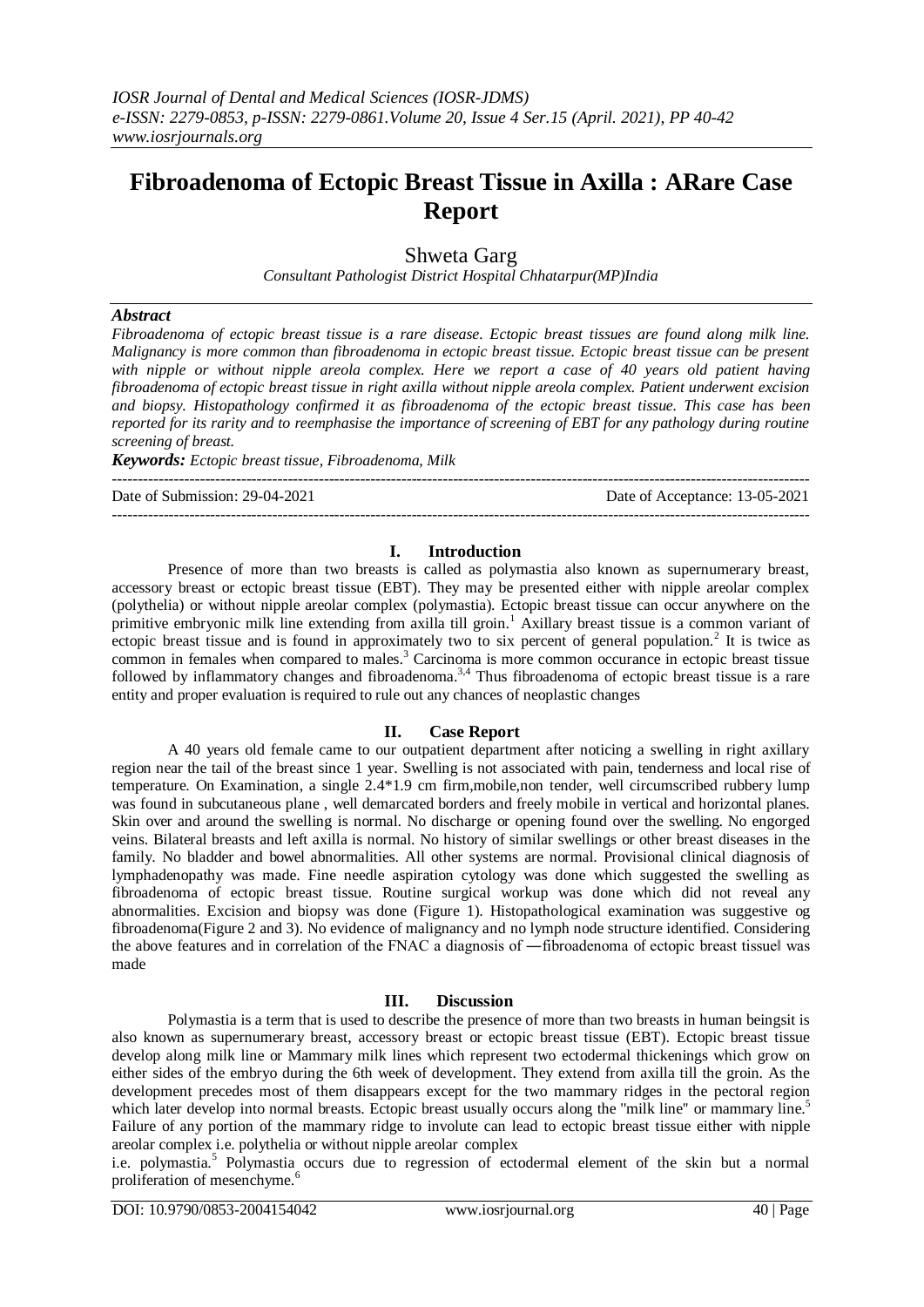EBT may occur unilaterally or bilaterally. The incidence of ectopic breast is 1-6% in the general population.<sup>7</sup> Approximately 67% of accessory breast tissue occurs in the thoracic or abdominal portions of the milk line often just below the infra mammary crease, more often on the left side of the body and only 20% of accessory breast tissue occur in axilla, the remaining  $13%$  of these occur anywhere along the milk line.<sup>6</sup> Ectopic breast tissues have been reported even on the face, foot, perineum and vulva.<sup>8-10</sup> Uncommon locations, also known as \_mammae erraticae', include the buttocks, back of neck, flank, upper arm, hip, shoulders and midline of the back and chest.<sup>11</sup> Supernumerary nipple can be present at birth, but ectopic breast develop only after hormonal stimulation usually during the puberty, pregnancy or lactation.<sup>12</sup> If axillary accessory breast tissue is connected with outer part of normal thoracic breast tissue then it is called can the axillary tail of Spence. Hence accessory axillary tissue should be isolated tissue in axilla as in our case. In our case, the fibroadenoma was present in the right EBT rather than in any extension of breast tissue into the axilla.<sup>13</sup>

The occurrence of ectopic breast tissues in locations other than the milk line can be explained by two hypothesis. Either it can represent a migratory arrest of breast primordium during chest development or this occurrence can be attributed to its development from the modified apocrine glands.<sup>6</sup>

Carcinomas are common in ectopic breasts. Other presentations include cycstic changes, inflammatory changes and fibroadenomas. Ectopic breasts might be associated with an underlying genitourinary and cardiovascular system abnormality.<sup>12</sup> Fibroadenoma of breast is most common cause of breast mass especially in adolscents and young females, however fibroadenoma of ectopic breast tissue is rarely described.<sup>13</sup> Supernumerary breasts are classified by Kajava in 1915 as follows,

- type 1: complete breast with areola and nipple;
- type II: supernumerary breast with nipple only;
- type III: supernumerary breast with breast tissue and areola only;
- type IV: ectopic or aberrant breast tissue only;
- type V: pseudomamma consists of fat with areola and nipple;
- type VI: polythelia (nipples only);
- type VII: areola only (polythelia areolaris)
- and type VIII: patch of hair only (polythelia pilosa).<sup>14</sup> Our case belongs to class IV.

Ectopic breast tissue occurs sporadically, but a hereditary predisposition has also been reported.<sup>15</sup> In most cases, accessory breasts are asymptomatic and are more of cosmectic concern without any sympotoms or signs. Ectopic breast tissue can undergo the same physiological and pathological process as the normally located breast. Carcinoma which commonly occurs from ectopic breast tissue has poorer prognosis due to delay in the diagnosis. This delay happens due to a broad differential diagnosis. Differential diagnosis of a axillary swelling include lipoma, sebaceous cyst, vascular lesions, suppurative hidradenitis, cat scratch disease, lymphadenopathy, secondaries in lymphnodes, tuberculosis, axillary tail of Spence, or even a torn muscle belly and malignancies.<sup>12</sup> Firboadenoma of axillary ectopic breast is present in superficial plane which in contrast to any tumor from axillary tail of Spence which lies deep to the deep fascia. EBT associated with underlying urogenital abnormalities such as hydronephrosis, polycystic kidney and ureteric stenosis.<sup>16,17</sup> This association can be partly explained by the parallel development of mammary structure and genitourinary system.<sup>18</sup> Cardiac problems such as congenital heart anomalies, high-blood pressure and rhythm disturbances are linked with ectopic breasts.

A thorough examination of the swelling has to be done just like in case of any breast disease by triple assessment to rule out any malignancy. Special attention should be given for the examination of lymph nodes as the malignancies of ectopic breast tissues carry poor prognosis. Evaluation also has to be done to rule out any associated urological and cardiac problems. Both normal breasts must be examined. Ultrasound is used to determine the anatomical location, consistency, vascularity and composition of the mass. FNAC or true cut biopsy helps us in arriving at a more accurate provisional diagnosis which helps us in planning of management. If the lesion is found to be benign, a simple excision is sufficient. If the lesion is suspected to be malignant wide excision along with lymph node dissection has to be done following oncological principles.

## **IV. Conclusion**

In conclusion, when tumours or nodules are found along the mammary line, the presence of breast tissue should be considered during the investigation. Fibroadenoma of ectopic breast is an extremely rare entity. Proper diagnosis and treatment is essential as the carcinoma of ectopic breast tissue which is common and usually carries a poorer prognosis because of the delayed diagnosis. In our case,excision of the fibroadenoma has been done and the patient is on regular follow up.

#### **References**

- [1]. Harun C, Ertan B, Ozer A, Rana C. Fibroadenoma of the ectopic breast of the axilla a case report. Pol J Pathol. 2006;57(4):209- 11.
- [2]. CorasB, Landthaler M, Hofstaedter F, Meisel C, Hohenleutner U. Fibroadenoma of the axilla. Dermatol Surg. 2005;31:1152-4.
- [3]. Burdick AE, Thomas KA, Welsh E, Powell J, Elgart GW. Axillary polymastia. J Am Acad Dermatol. 2003;49:1154-6.